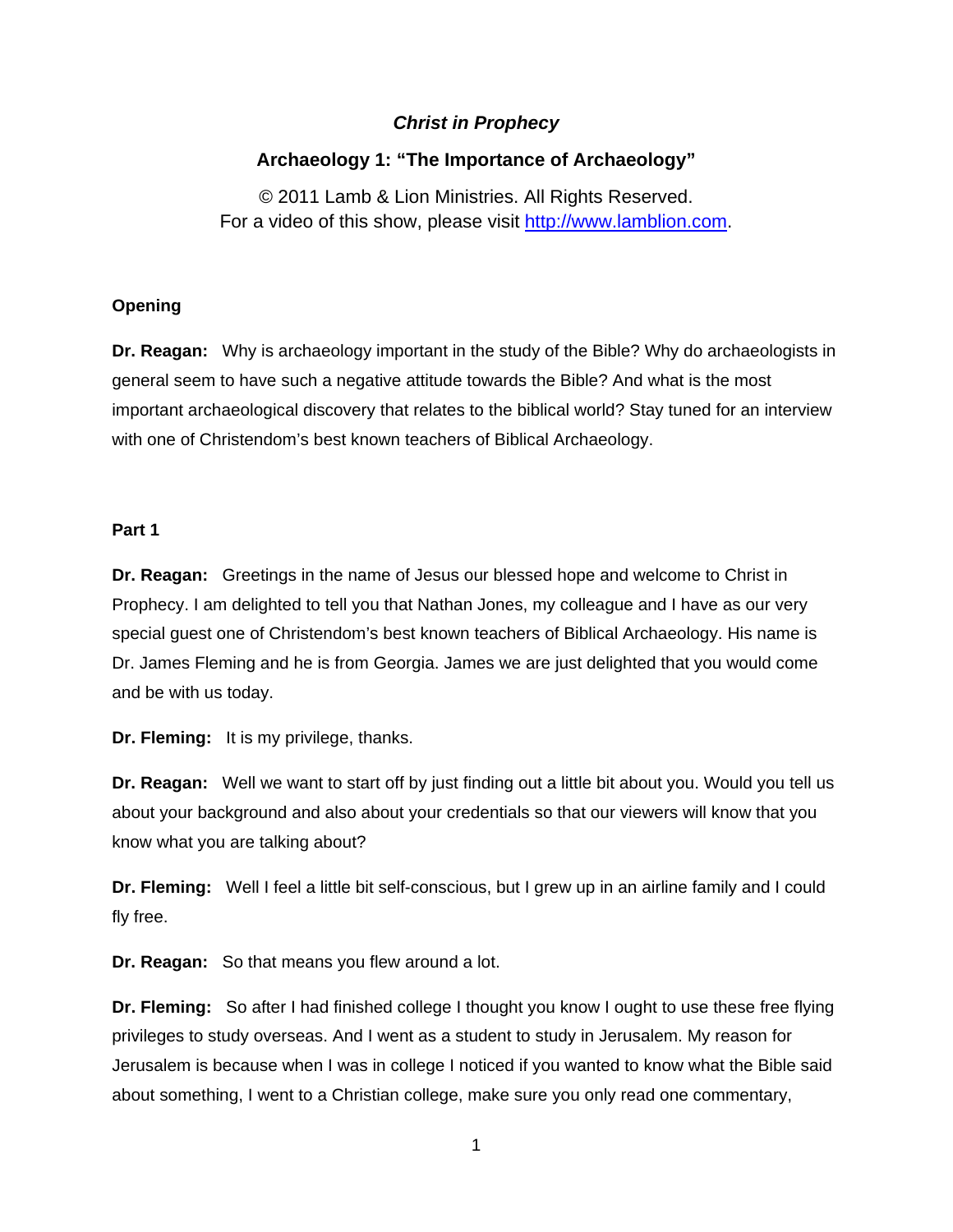because if you read 2 commentaries there's 3 opinions, right? And therefore if you are really going to be serious you need to ask, "What would this have meant in its original time and place?"

### **Dr. Reagan:** Okay.

**Dr. Fleming:** So why don't I use some of these free flying privileges to go to Israel for most of the Biblical stories and study time and place, so it was; geography, history, archaeology. And I knew that I wanted to be a teacher and I thought at least geography and history I would be interested in, I wasn't so sure on the archaeology part, you know the things that people made. But I studied with professors from Hebrew and Tel Aviv University, when it came time for a doctor's dissertation I came back to the United States then. But I choose methods of teaching biblical, historical geography, and archaeology with an education doctorate. Even though I ended up with more theology classes on the doctoral level wanting to work and live in the Middle East I thought it would be wiser to have a secular nomenclature degree rather than something that sounded too religious because there is such suspicion there, Jews and Muslims.

**Dr. Reagan:** Yes, afraid you are going to be converting people.

**Dr. Fleming:** Yeah.

**Dr. Reagan:** Well now you lived in Israel a long time didn't you?

**Dr. Fleming:** Actually 37 years.

**Dr. Reagan:** Wow.

**Dr. Fleming:** I went as a student in '69 and then returned as a teacher in '73.

**Dr. Reagan:** Where did you teach there?

**Dr. Fleming:** I taught at what at that time was called the institute of Holy Land studies, now it is called Jerusalem University College. But within a few years I was asked to give classes at the Hebrew University, the main Israeli University in Jerusalem. They have an overseas campus, 3,000 international students. So I taught there.

**Dr. Reagan:** And during that 37 years, would you say you have walked about every square mile of Israel?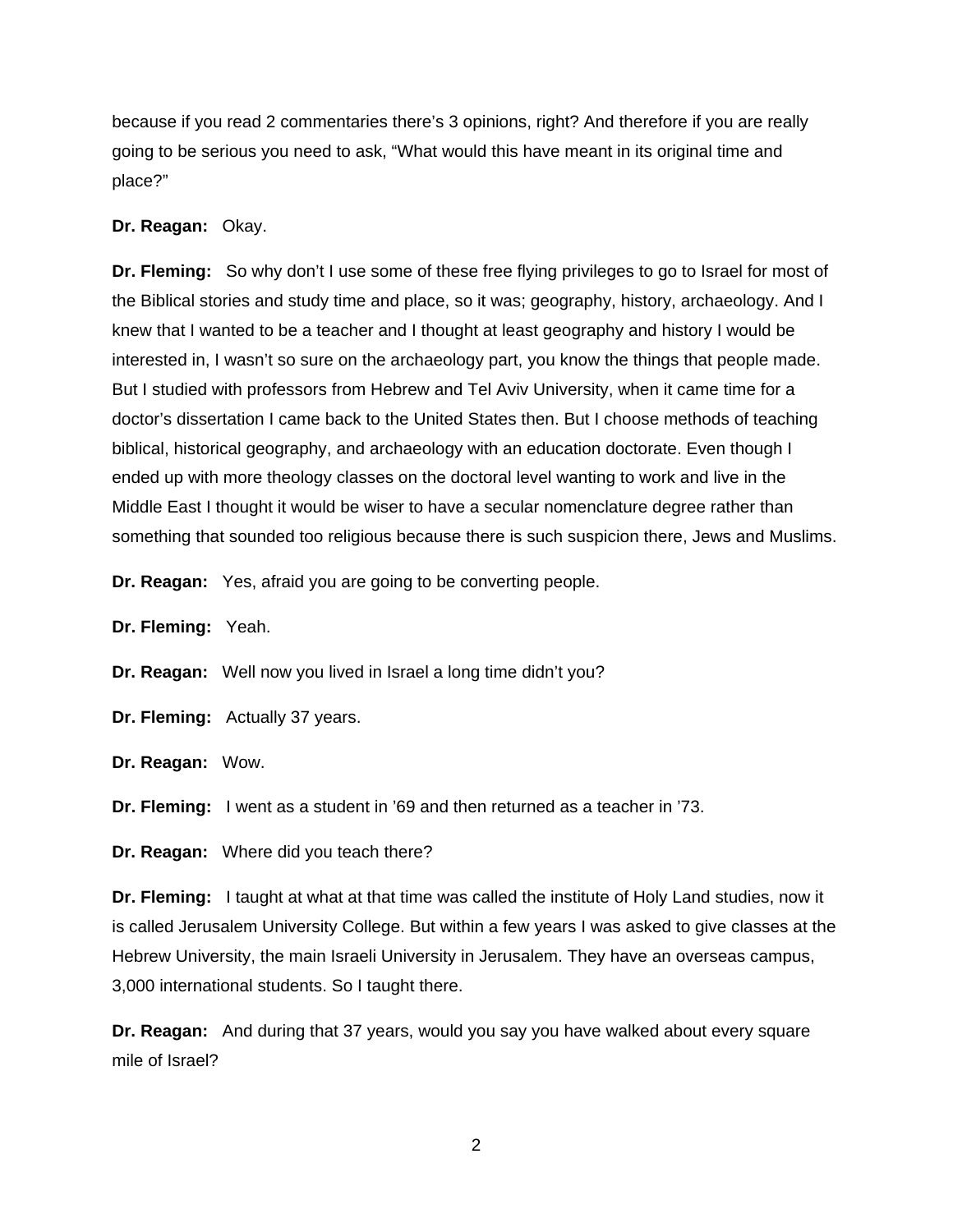**Dr. Fleming:** Actually my first 5 years there I could only afford a motorcycle, I didn't have a car. So a lot of it was motorcycled. But I have a hobby of making relief maps and models and I made a very intentional goal of every text in the Bible where somebody walked from place a to place b to try to walk that in terms of the timing and the scenes and geography, things like that. So it was a great way to learn the land.

**Dr. Reagan:** And I understand you must have had a camera with you most of the time, because you told me before this program started you have over 350,000 photographs of Israel.

**Dr. Fleming:** And unfortunately they were slides, you know back in the old days.

**Nathan Jones:** Oh, yeah.

**Dr. Fleming:** So now you have to digitalize them?

**Dr. Fleming:** I have this poor gal, bless her heart, 4 ½ years digitalizing, she is only half way through, but yes.

**Nathan Jones:** Don't a lot of tour guides owe their abilities to tour Israel because of you?

**Dr. Fleming:** Well, many guides of course learn many things on their own. But I was grateful that for the last 30 years the government of Israel, and I am happy to say and also the Palestinian Authority said, "Why should Jews tell Jews what Christian places mean to Christians? Or Muslims tell Muslims?"

**Nathan Jones:** That's logical.

**Dr. Fleming:** "Why don't we have a Christian teach about guiding Christians?"

**Dr. Reagan:** So you do that for the Israeli tour guides?

**Dr. Fleming:** Yes, yes.

**Dr. Reagan:** And what do you teach about? How Christians view sites?

**Dr. Fleming:** Well, there are general lectures about the life of Jesus. But most of it is taking them on field trips, so at the sites what is important for a Christian group.

**Dr. Reagan:** Okay. You have quiet a facility I think Nathan was going to ask you about your facility there in Georgia.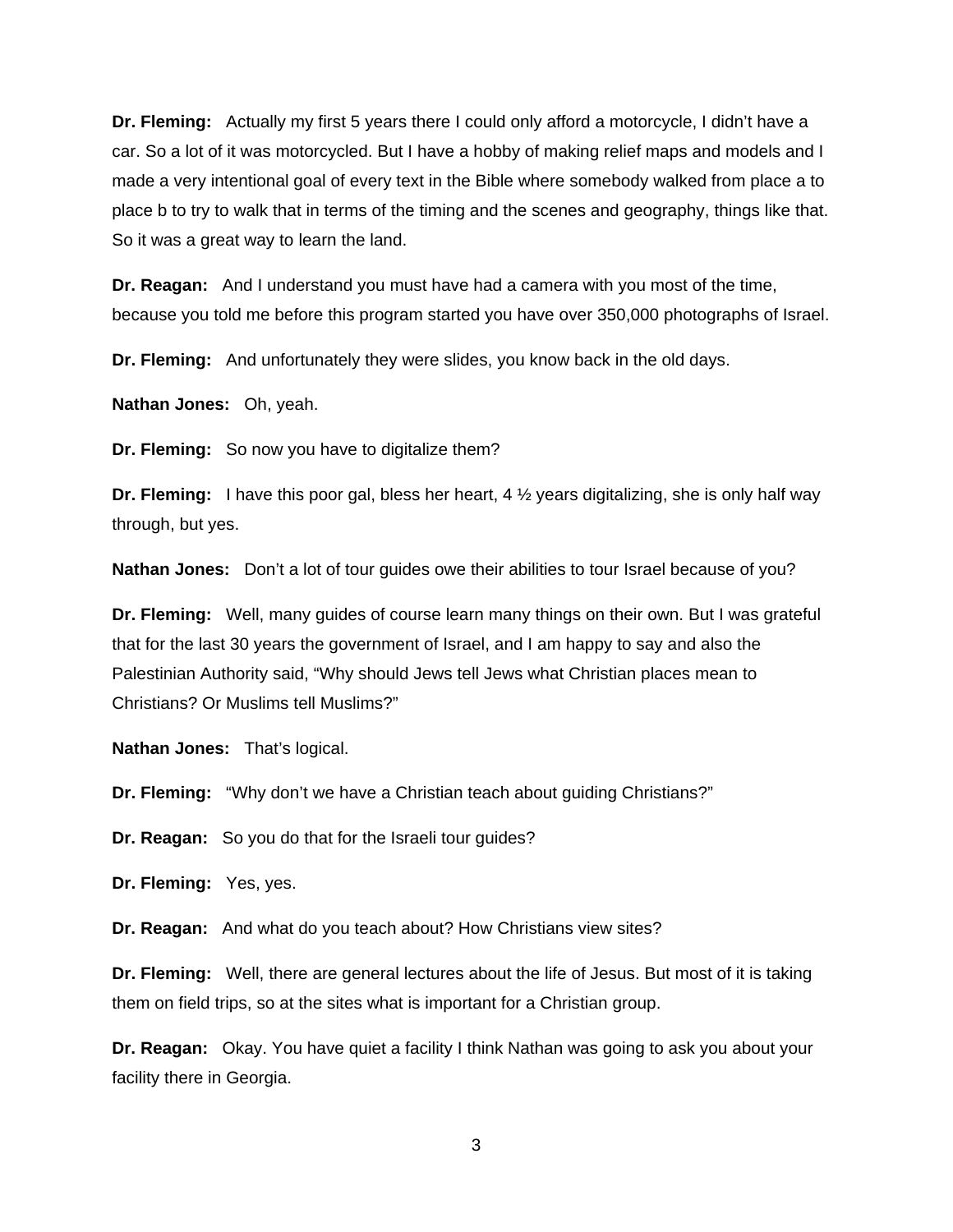**Nathan Jones:** Yeah, Explorations in Antiquity Center. I was on their website and it is in LaGrange, Georgia right?

**Dr. Fleming:** Yes.

**Nathan Jones:** And you have, it is like being in Israel right? I mean it looks fantastic, can you tell us a little about it?

**Dr. Fleming:** And you save the flight.

**Nathan Jones:** Yeah, you just have to go to Georgia.

**Dr. Fleming:** No, no I want people to go to Israel, but if you can't make it.

**Dr. Reagan:** Tell people about the center. First of all where is LaGrange Georgia?

**Dr. Fleming:** Okay, it is 45 minutes south of the Atlanta airport. Interstate 85 which goes from Atlanta to Montgomery, Alabama, it is just inside the Alabama border.

**Dr. Reagan:** Okay.

**Dr. Fleming:** And we choose that because the foundation based in LaGrange offered to give us matching grants for the museum, so it was an offer we couldn't refuse, if we built a museum in LaGrange.

**Dr. Reagan:** Okay, so what do you have there?

**Dr. Fleming:** So, this is our fourth place to have a museum of daily life in antiquity. Three times we had to move in Israel, it is difficult for Christians to find property that is available when you are such a minority.

**Dr. Reagan:** And then it is difficult to maintain it with the ups and downs…

**Dr. Fleming:** Yes, in tourism.

**Dr. Reagan:** You know a bomb goes off everybody cancels their trip.

**Dr. Fleming:** And you see it was a museum that was a particularly focused on Christians. We had free entrance for Jews and Muslims wanting locals to come, but it was mainly for Christian pilgrim groups. But like you say perceived danger…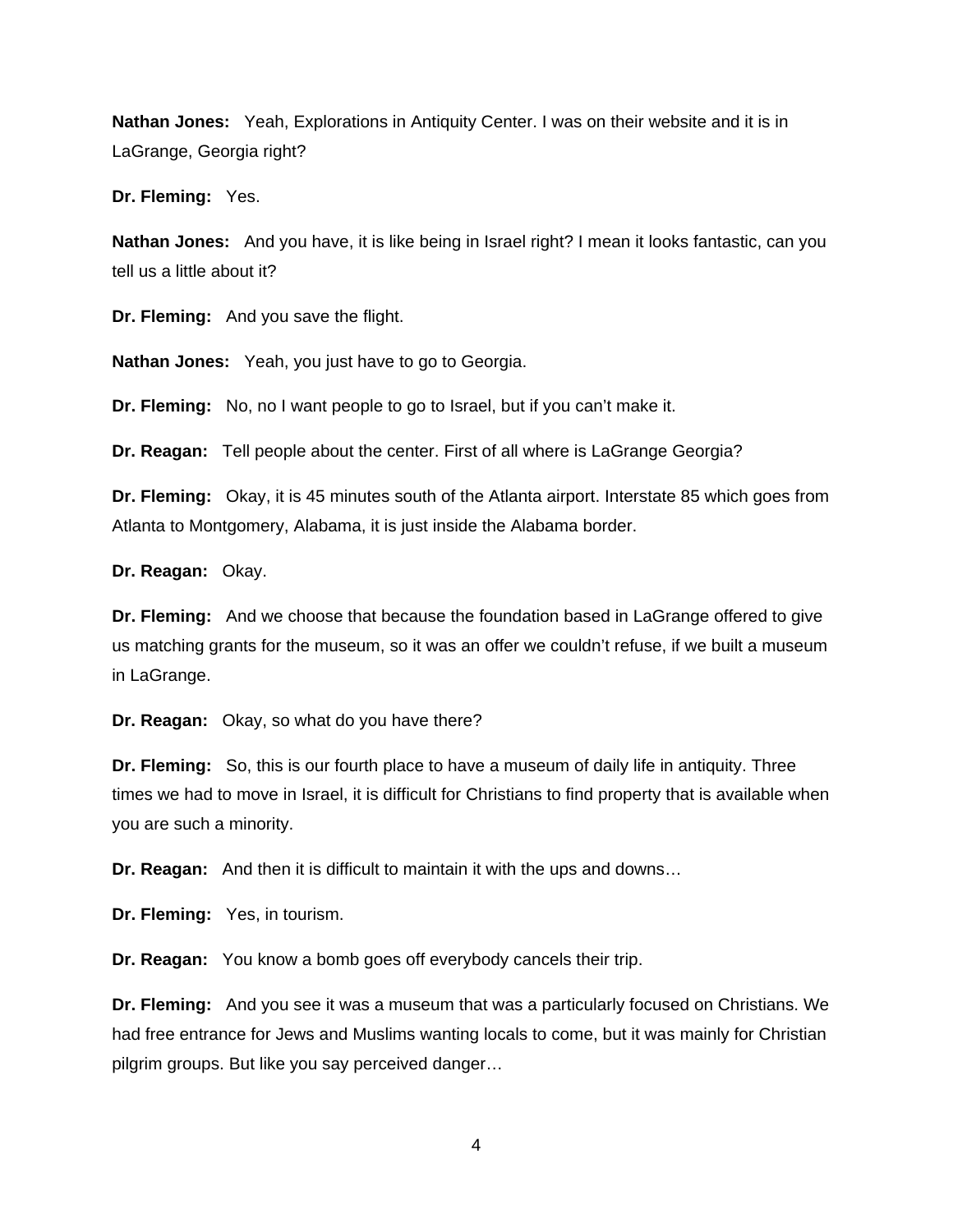**Dr. Reagan:** You know the first time I ran across you Jim you had a center there on I guess it was Bethlehem road.

**Dr. Fleming:** Yes.

**Dr. Reagan:** Yes. In Jerusalem and you had sites that you could go to where you could see how they dealt with olives, and how they dealt with wheat, and how they ate at a table.

**Dr. Fleming:** Yes.

**Dr. Reagan:** And all these varies things, it was wonderful it was like walking through antiquity.

**Dr. Fleming:** Right.

**Dr. Reagan:** And then you had to leave there and go to Ein Karem which is outside of Jerusalem and that is and we have visited there because you had to leave that and a lady named….

**Dr. Fleming:** So now you have to come to LaGrange, Georgia.

**Dr. Reagan:** So now we have to come to LaGrange, Georgia, we are just following you around.

**Dr. Fleming:** Okay, I am sorry I move so much. A wondering Jew was my father.

**Nathan Jones:** How can people find out about then about it, and then you ministry and the center?

**Dr. Fleming:** Well we have a website that is easy to remember.

**Dr. Reagan:** Just tell them right in that camera.

**Dr. Fleming:** So, diggingforit.com, either the number 4 or f-o-r and that leads you to….

**Dr. Reagan:** Is it diggingforit.net?

**Dr. Fleming:** And it could be .net, .com, .org.

**Dr. Reagan:** Okay.

**Dr. Fleming:** Digforit.net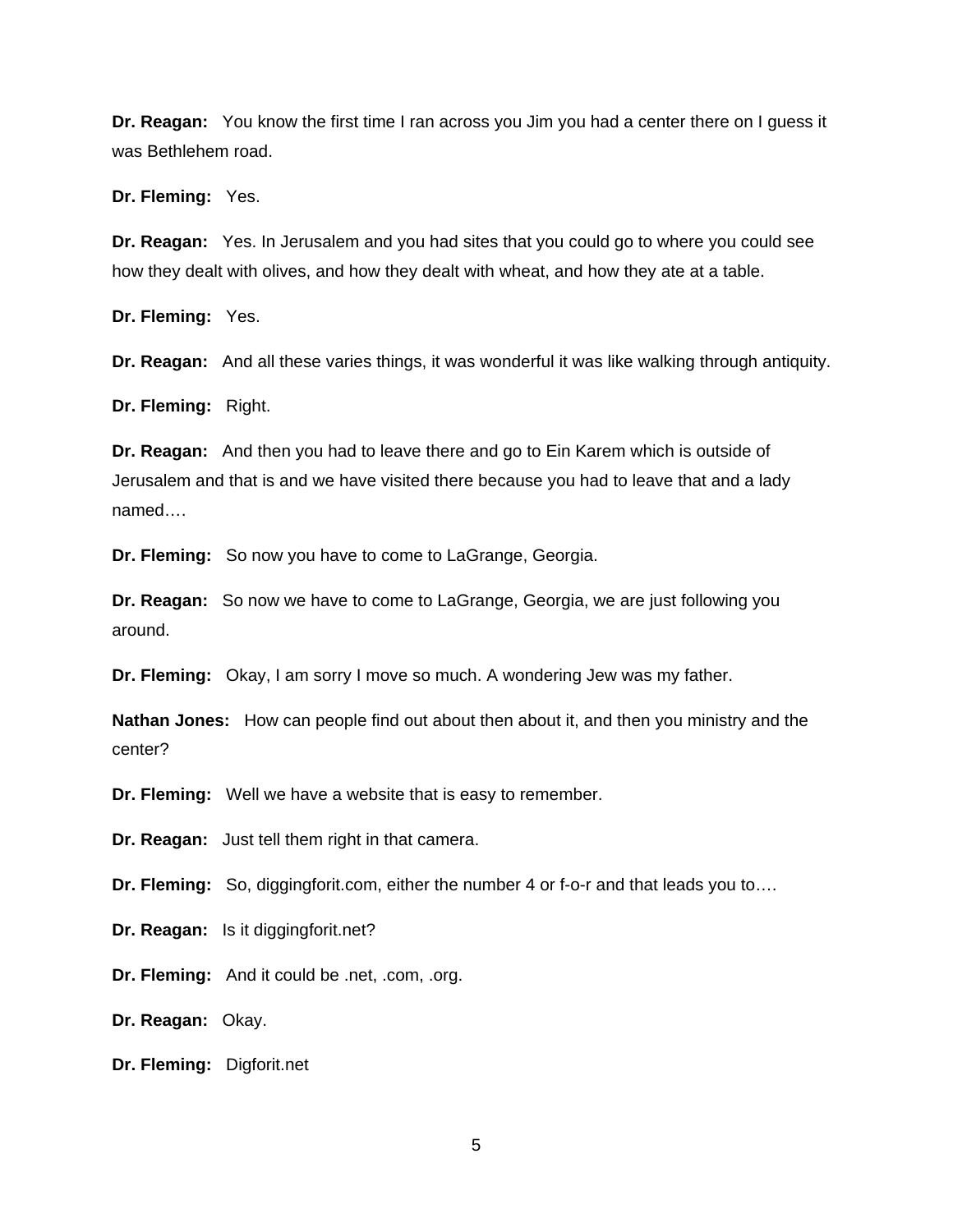**Dr. Reagan:** That is easy.

**Dr. Fleming:** And then that leads you to the museum or we have a bookstore too, or things like that.

**Dr. Reagan:** Okay.

**Dr. Fleming:** And it gives you maps and directions and such.

**Dr. Reagan:** Are you open year round?

**Dr. Fleming:** We are.

**Dr. Reagan:** Alright.

**Dr. Fleming:** And we are closed like many museums Sunday and Monday because it is important to be open for Saturday for most people.

**Dr. Reagan:** Yes. Well we are hoping to take a video crew there and do some shooting of you actually teaching at this place.

**Dr. Fleming:** Well you will be glad to know that you are going to feel, "Hey I have seen an olive press like this somewhere in Israel." We have the same kind….

**Dr. Reagan:** It will be a déjà vu experience.

**Dr. Fleming:** We have an area for the life of the shepherd we actually have goat hair tents from the Jordan, Iraq border.

**Nathan Jones:** So they are all authentic then?

**Dr. Fleming:** Yeah.

**Nathan Jones:** Wow.

**Dr. Fleming:** The life of the farmer, so we will have…

**Dr. Reagan:** Well I took a group one time to your site on Bethlehem road and we had a biblical meal.

**Dr. Fleming:** We have a whole area where you can have a biblical meal there are a couple of rooms that are set up for that. And it talks about manners and customs but most important: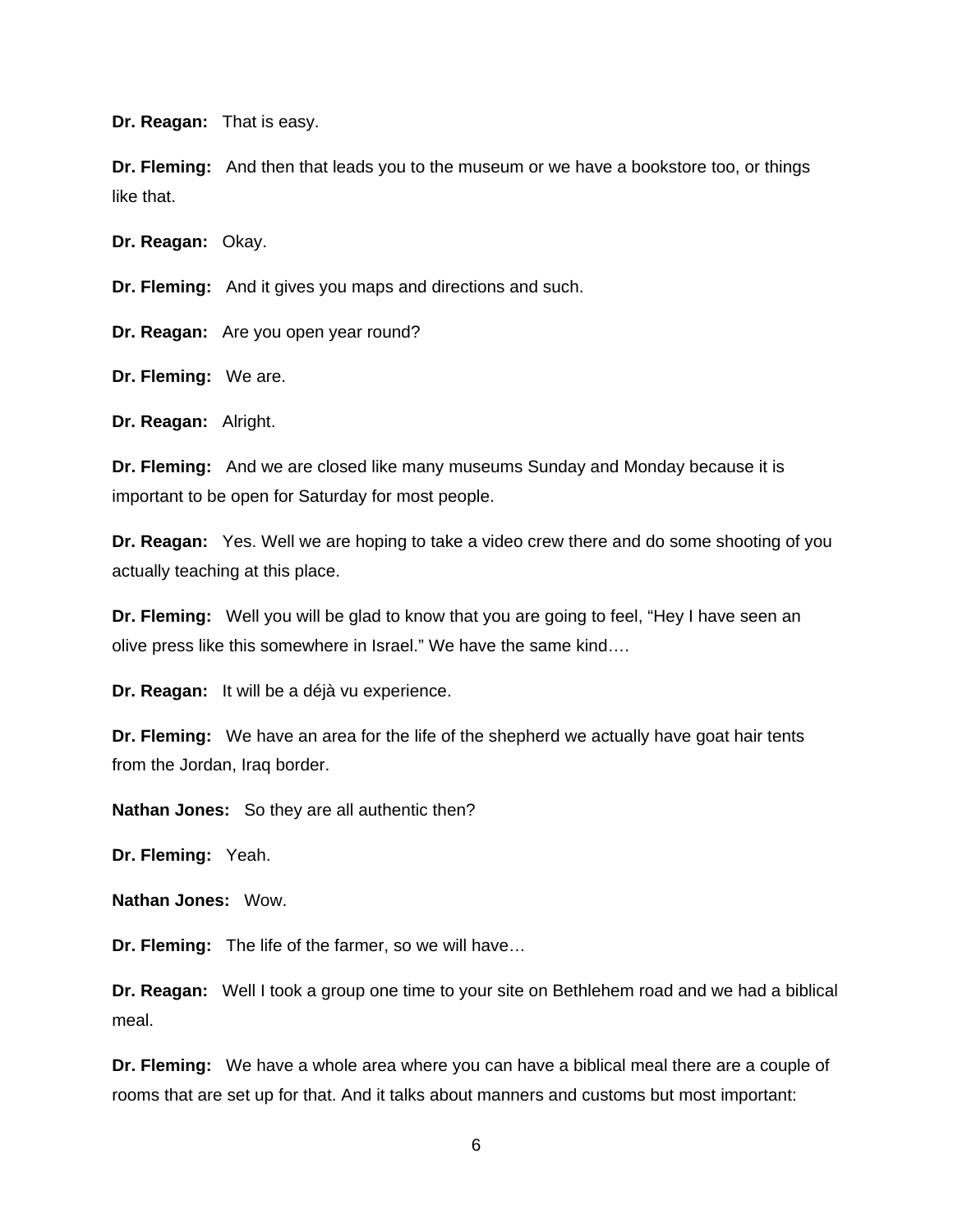What would a Passover meal have been like when the temple was standing. And how can that help us better understand the Last Supper?

**Dr. Reagan:** Jim I have noticed over the years as I have read a lot in archaeology that most archaeologist seem to hold the Bible in contempt as a reliable, historical document. And I would like you to comment on that in just a moment.

**Dr. Fleming:** Sure.

# **Part 2**

**Dr. Reagan:** Welcome back to our interview of Dr. James Fleming one of Christendom's best known teachers of Biblical Archaeology. Jim right before the break we were talking about the way in which archaeologist seem to hold the Bible in contempt as a reliable, historical document. At least that is the impression that I get from reading a lot of archaeological articles. How about it?

**Dr. Fleming:** There was a period in the mid 1900's where many people had to prove the Bible can be proved by archaeology and the agenda to try to have something specifically approving about the Bible. And reacts to that, your training is at a secular university; you want to convince your scientific colleagues that you are objective and not forcing an agenda. Made them swing to the other side of trying to almost be afraid to make a biblical connection.

**Dr. Reagan:** But you know what gets me about that is if an archaeologist finds a piece of papyrus in Egypt with some writing on it they immediately assume that that is true and that is authentic. And yet here is the Bible one of the best preserved documents of antiquities. In fact the other morning my wife and I were having a devotional we starting reading 1 Chronicles, the first 6 chapters are the most detailed chronologies I have… I mean this is not fairy tales this is detailed chronologies.

**Dr. Fleming:** Sure. What you should say if you are truly objective is that the Bible should at least be considered as an equal source among other ancient sources. Now for someone of faith we would have special trust in its authority. But academically it should at least be taken as a source like any other source and not punished because it was preserved. See if it was lost and then found, okay then it is valuable source, you know. And one of the things and we'll talk about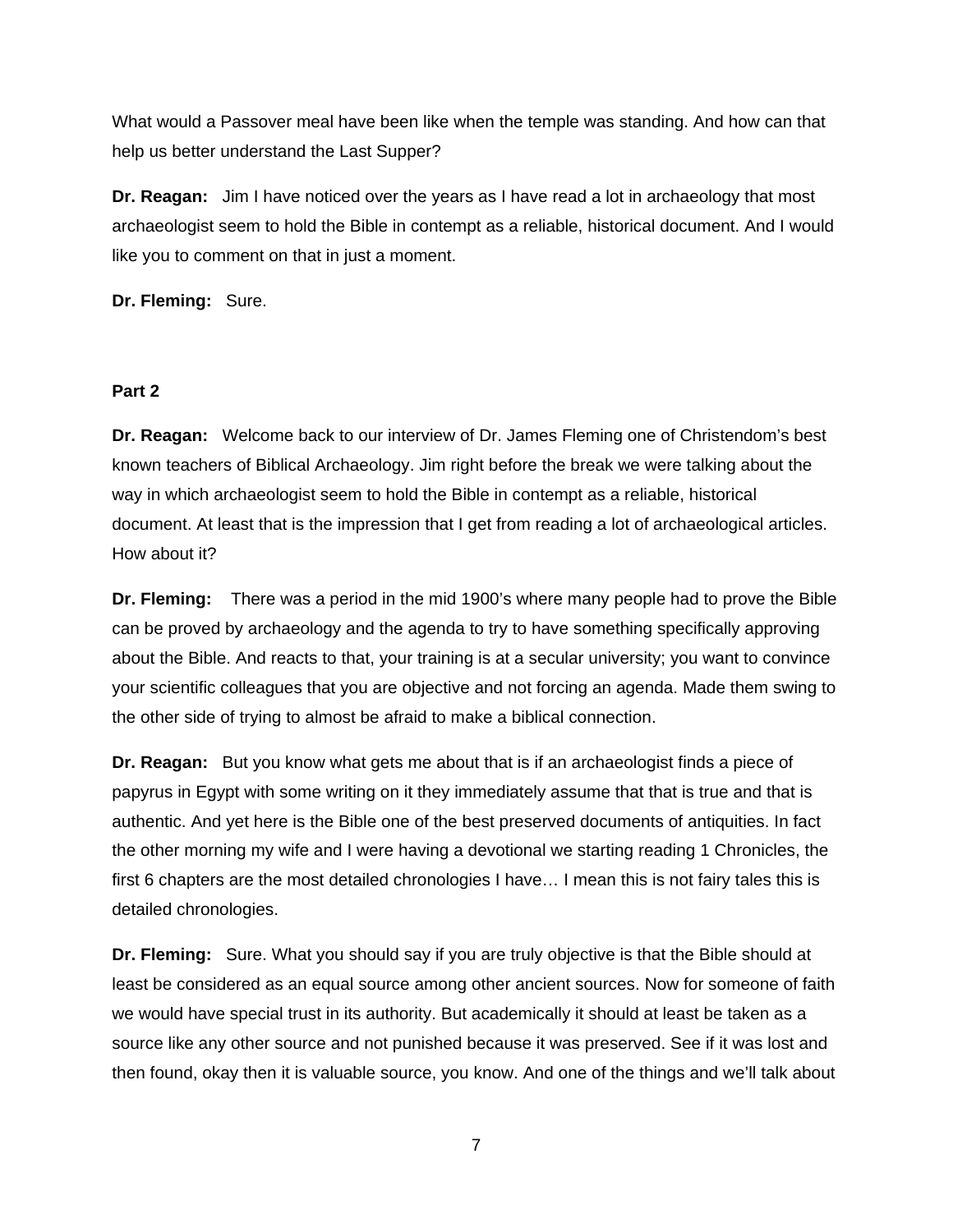it later that the Dead Sea Scrolls have showed us is how accurately its memories have been preserved over the centuries and therefore not demeaned in anyway.

**Dr. Reagan:** Yeah, Nathan you had a question.

**Nathan Jones:** Yeah, I was wondering how do you view the historicity of the Bible?

**Dr. Fleming:** Yeah, you know some places in the Bible are meant to be symbolic and they you know, let me tell you a parable about a vineyard on a fertile hill. Or Jesus saying a man went to Jerusalem to Jericho. You are not supposed to say, what was the man's name, what time of year did he travel? But he is using a specific road as an illustration for a parable. Or Isaiah 5 there was a vineyard in Judah well how are vines in Judah grown? And even if you feel some portions of the Bible might be a parable a truth for all times and all places, it doesn't mean the historical and geographical references are not important.

**Dr. Reagan:** Yes, yes.

**Dr. Fleming:** I once had three professors I was asked to take around by Hebrew University and showed Jerusalem because they were considering having, they happen to be from Germany, of having their university bring students to study at Hebrew university. And there was such resistance to think that it was important to visit any place in the Bible, because in their mind many portions of the Bible were not historical. But I convinced them that if you are gonna truly be objective you have to at least at preliminary consider: could this be an historical memory? Your conclusion after that preliminary open to the possibility might be different, but you at least have to be open to that possibility.

**Dr. Reagan:** Well, yes. And quite frankly I get amused at when I read these secular archaeologist because it seems that quite often their purpose is to prove that the Bible is wrong, and it seems every time they turn over a spade of dirt they find something that justifies the historicity of the Bible.

**Nathan Jones:** And they always take the late or the earlier dates then what are traditionally held, too it seems.

**Dr. Fleming:** Well part of that is you have to write a theory that no one else has written. So that your name and everyone will use your dates, you know, ego enters in there some. But you know it is important to at least be open to the possibility that this might be a very accurate remembrance about this time and place so let's go and study that time, study that place, and be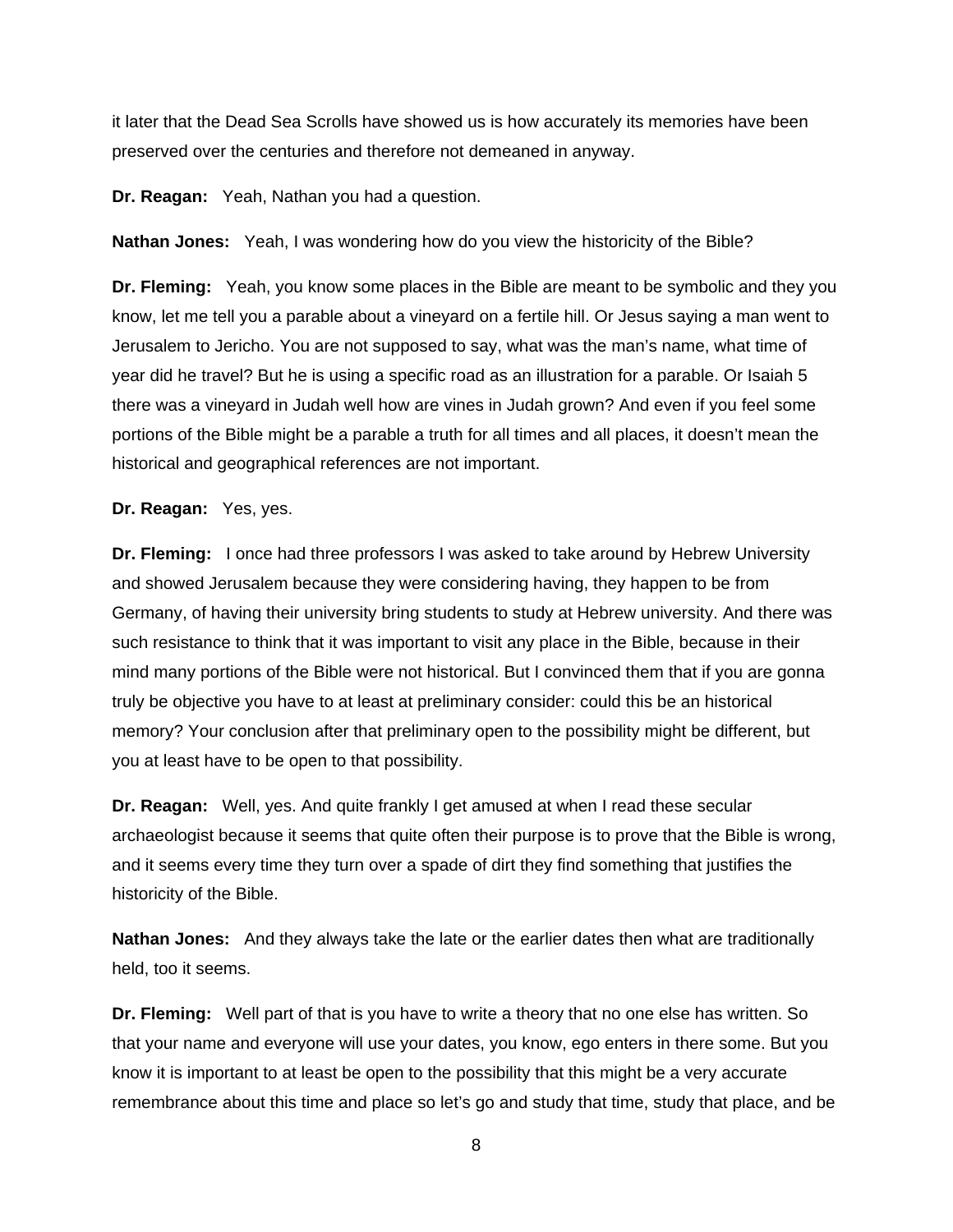open to that possibility. And for me, I have come to the conclusion that, there for example there are 27 cities named in the Gospels. They are fully named because insight comes to the story if you know where it happened. There are 353 towns mentioned in the Bible. Only a crazy archaeologist would count them, right? But I have a hunch that meaning comes if you know about the place. Otherwise the text would say, "They went to another town."

**Dr. Reagan:** And you and I were discussing something about that this morning, I think it is important. How many are mentioned in the Old Testament? Do you remember?

**Dr. Fleming:** 353, you forgot already?

**Dr. Reagan:** Well I didn't know if that was the whole Bible or just…

**Dr. Fleming:** In the land of Israel.

**Dr. Reagan:** Alright. In the New Testament?

**Dr. Fleming:** 27 in the Gospels, and 83 in the book of Acts.

**Dr. Reagan:** How many are mentioned in Josephus?

**Dr. Fleming:** Now, in Galilee Josephus mentioned in Galilee 46 towns by name.

**Dr. Reagan:** Okay, the reason I am doing this is because you've got all these lists and not one single list mentions Nazareth.

**Dr. Fleming:** Right.

**Dr. Reagan:** So Nazareth had to be a little Podunk town.

**Dr. Fleming:** Yeah, and that is expressed when the excavation is found. Nazareth was 200 to 300 people, unwalled.

**Nathan Jones:** Now it seems like it is the marriage capital of the world, every other store is a bridal shop.

**Dr. Fleming:** Canaan on the other hand was 5,000, so sophisticated city slicker Nathaniel from Canaan. Remember where it says, "Can anything good come out of Nazareth?" Nazareth is a you've got to be kidding place. And when Paul says, Pilot is writing that sign, "Jesus of Nazareth, how do you spell that, n-a-z…." The most important thing to remember about Nazareth is that Nazareth was not important. And then you can understand how a mystery of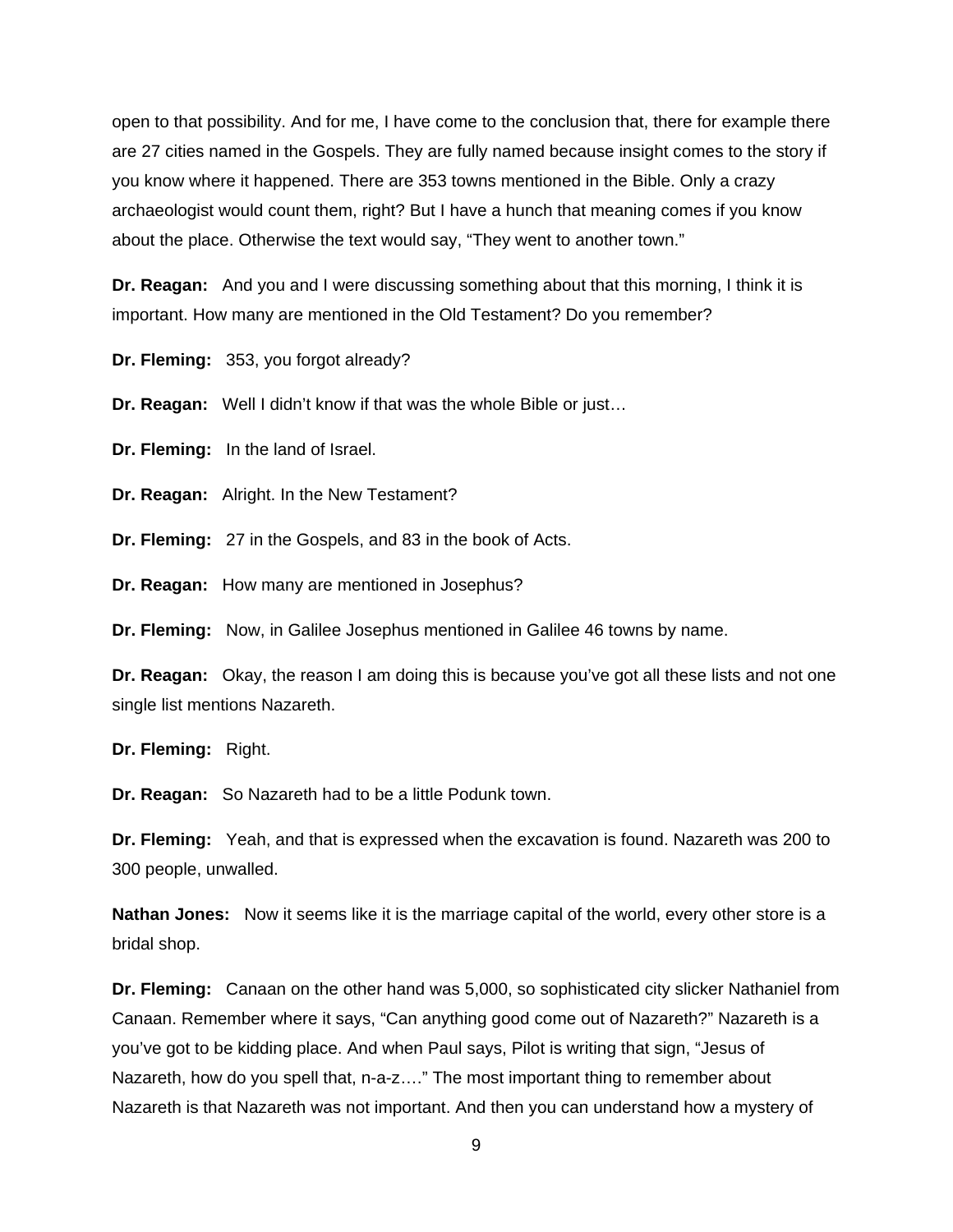our faith is that a man from such a small village without sophisticated things in their town, without you know no university, has 3,000 graduate schools around the world today still discussing his sayings. It is one of the mysteries of our faith.

**Nathan Jones:** God rejoices in the little things right?

**Dr. Reagan:** One of the evidences to me that he must truly have been God in the flesh. Well Jim you have devoted your life now to teaching Biblical Archaeology. Why are you, why do you consider this so important? What is the importance of Biblical Archaeology?

**Dr. Fleming:** If a Christian is serious about their faith, they need to know two worlds very well. They need to know the world of the Bible, their faith document so that they can better understand what those words would have meant in their time and place. And they need to know their world in which they live so we can properly correlate the similar issue today that that ancient text can address, or then in your world this ancient prophecy to understand the world today to make a proper application.

**Dr. Reagan:** Well how about giving us some examples of how understanding archaeology will better help you understand a biblical story or something in the Bible.

**Dr. Fleming:** Well of course every page has those. But for example sometimes a word can be translated two ways, and unless you understand what the original text was you wouldn't know. This is going to be surprising to some of your hearers and viewers of the program, but the word upon and against are the same in Greek. The word; lift up and the word take away are the same. Now vines in the ancient world don't have wire holding up all the branches like modern vineyards. At the Last Supper in John 15 any branch that bears not fruit I will, normally it is translated take-away, but the same word is normally translated actually 75% of the time, I will lift up, it is the word of the ascension story. Well the translator thinks; pictures modern vines already lifted up…

### **Dr. Reagan:** Yes.

**Dr. Fleming:** So translated it, I will take away. But it is a very important difference in the meaning between lift up, and take away. Did you know that if a vine has a branch that touches the ground and without wires holding them up they do, it will make its own root.

**Dr. Reagan:** No I didn't know that.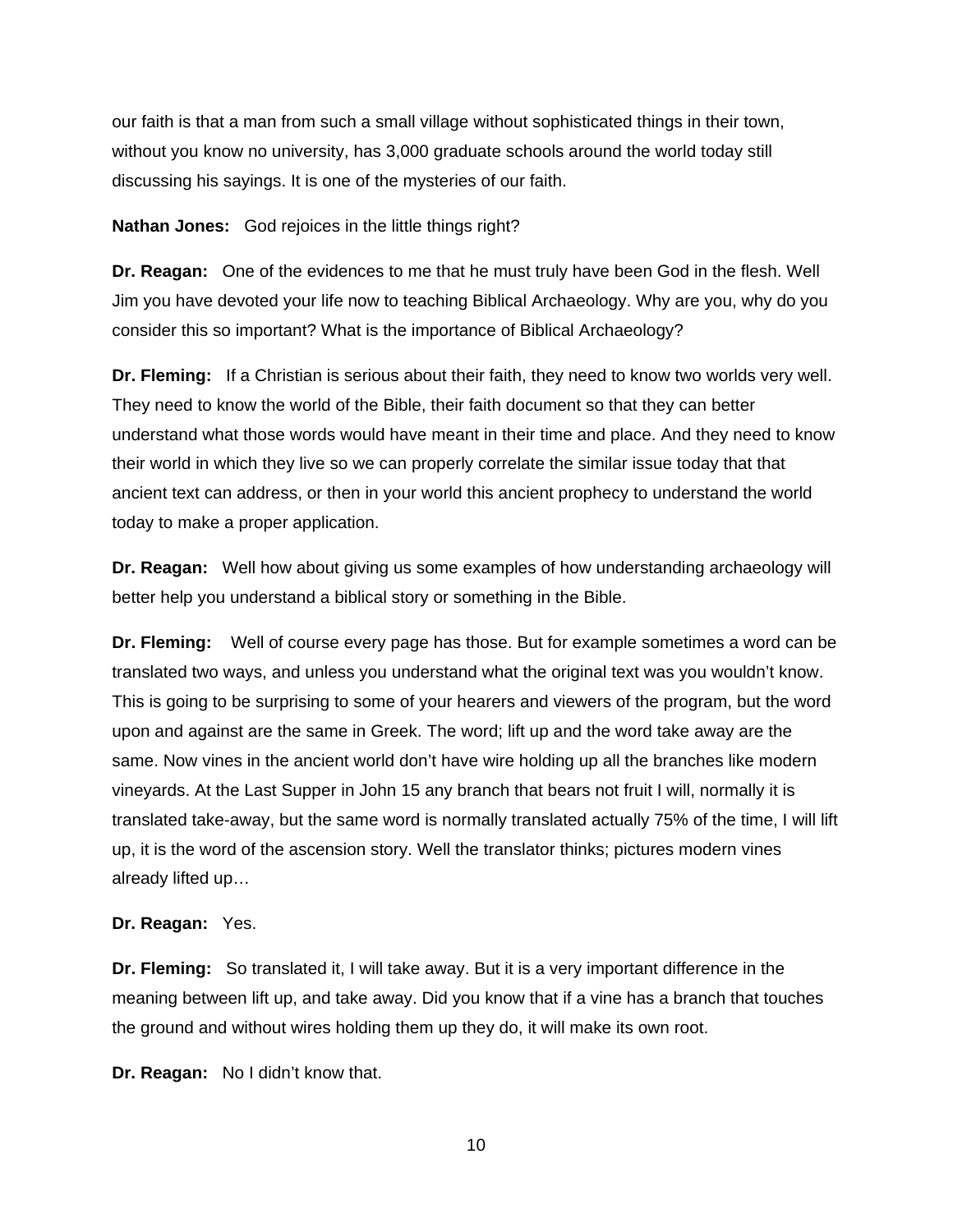**Dr. Fleming:** And no longer take its nourishment from the deeper mother root of the vine. But so what the vinedresser does is they stick another rock under the vine, another one to lift it up. Abide in me, keep your nourishment coming from my deeper root, I will lift you up so you won't support your shallow own root. But you see this is just one little example but you have to ask, how were vines grown at the time of Jesus, to help interpret the text.

**Dr. Reagan:** Well give us another example; you must be a walking encyclopedia of examples.

**Dr. Fleming:** Of trivia.

**Dr. Reagan:** But they help us better understand.

**Dr. Fleming:** Yeah. Well gosh, a specific discovery for example; grave customs you never throw away old clothing you use it as rags, and your tear them up into strips. And you swaddle infants, you wrap infants, and you swaddle the dead. The word should be grave cloths, not graves clothes because you would wrap a body with torn up strips of cloth.

**Dr. Reagan:** So are you saying the Shroud of Turin is not…

**Dr. Fleming:** As an example you got right to it. In later periods you will have a burial shroud, but in biblical times you would wrap a body. Now when you wrap a body it is fine going up to the shoulders but then you have to come into the neck. So the head wrapping are always a little bit separate from the body wrappings.

**Nathan Jones:** That would explain then why Lazarus had to be untied, he didn't pull off a shroud he had to be untied.

**Dr. Reagan:** Or why there was a separate head wrapping for Jesus.

**Dr. Fleming:** So don't think of, if someone had stolen the body and left the grave wrappings there would be one pile of grave cloths. But if the body wrappings were one place and there was the head wrappings separate from them, this is what made peter believe, right? That the body was gone but the wrappings were undisturbed. Now I don't want to make it a too literal thing because obviously the mystery of the resurrection presence of Christ is the reality much more important then just looking at grave cloths, but aha, that is what it would have meant if you stopped to ask what were burial customs in the time of Jesus?

**Dr. Reagan:** We were talking yesterday when I picked you up at the airport. We were talking about how art sometimes has an impact upon our biblical images, and it is an incorrect impact.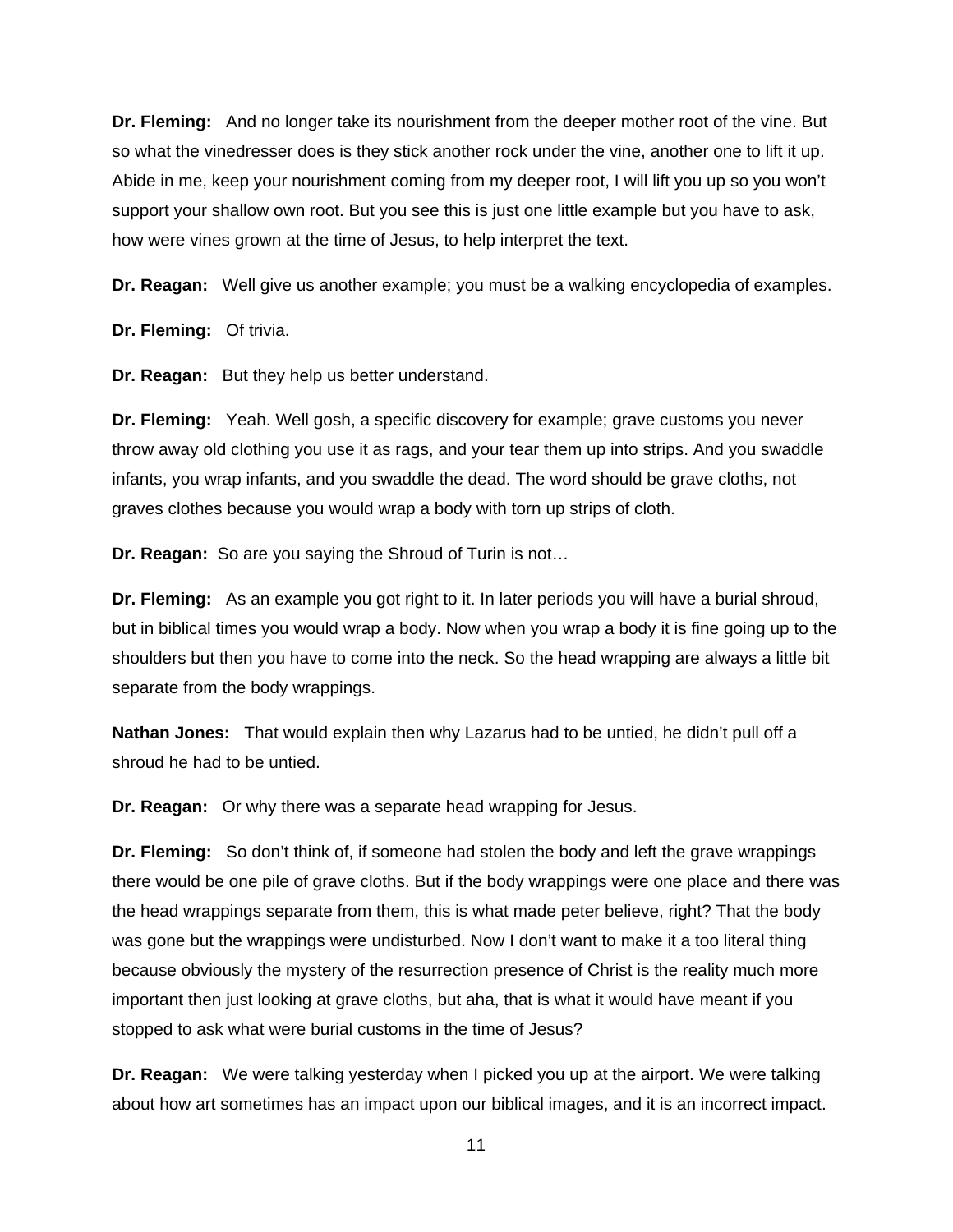Like the song, "On a Hill Far Away Stood an Old Rugged Cross," a beautiful song it has tremendous, it's an artistic interpretation. But it just doesn't coincide with reality because they didn't crucify people on hills far away.

**Dr. Fleming:** And, "Up Calvary's Mountain," things like that, the hymns.

**Dr. Reagan:** I mean they put them on the road to get an impact, didn't they?

**Nathan Jones:** Or right outside the gate.

**Dr. Fleming:** The word hill is not mentioned in the text, right? But our hymns are. Now part of this is to elevate the meaning of the cross…

**Dr. Reagan:** Right.

**Dr. Fleming:** That's why often the middle cross is normally taller than on either side for the theological importance.

**Dr. Reagan:** Yes.

**Dr. Fleming:** But, normally it is along the sides of roads. And usually it is rooted trees.

**Dr. Reagan:** Yes.

**Dr. Fleming:** And that's why half the text will say, "Crucified on a tree." It is not just meaning wood, but most crosses, where the criminal carried the crossbar that is the word cross.

**Dr. Reagan:** Yes, the crossbar.

**Dr. Fleming:** And it is fastened to a tree on the side of the road. Did you know that in 6 AD Josephus tells us, he is a contemporary of the time of Jesus, that there were 2,000 crucifixions in 1 day in Jerusalem? It was, and all the trees lining the roads to and from Jerusalem became crucifixion places. So the cross looked much more like a tree then we would picture, you know.

**Nathan Jones:** What was the purpose? Why so many crucifixions along the roads?

**Dr. Fleming:** There was an attempt to revolt against Rome.

**Dr. Reagan:** You put them up close so people can see the suffering and realize…

**Dr. Fleming:** This is what happens to anyone who tries to get out from under Roman bondage.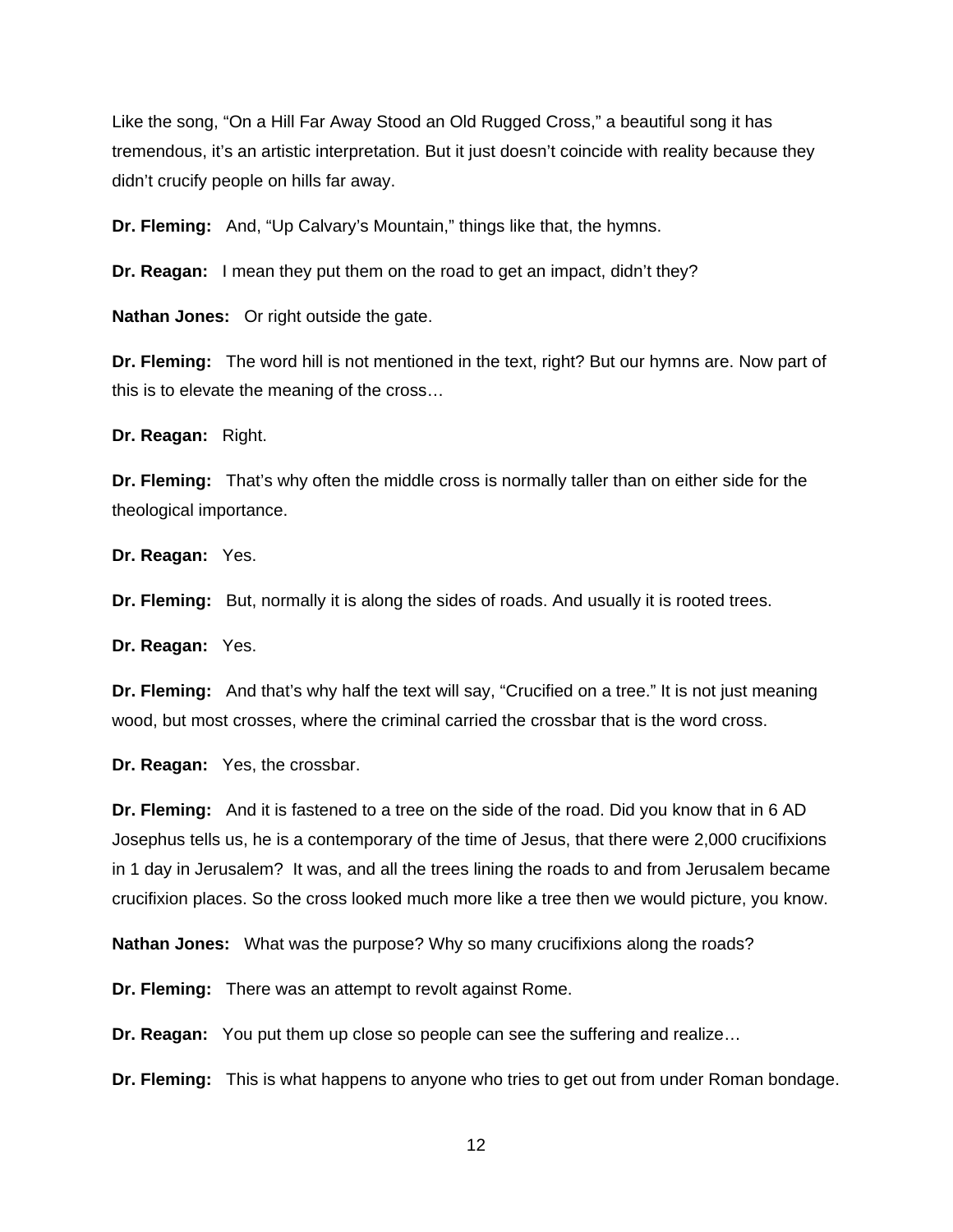**Dr. Reagan:** The most realistic depiction that I have ever seen of that was in the movie "Spartacus," where they had as far as you could see along the road the rebels on crosses.

**Dr. Fleming:** And that's to of course intimidate the people as they come to the town.

**Dr. Reagan:** Yes.

**Dr. Fleming:** So they were along roads. Now a road could be in a valley it can go up a slope. Many could see from afar distance but it doesn't have to be a hill, there is also a lower valley you could see.

**Dr. Reagan:** Another example is Leonardo Da Vinci painting of the Last Supper that has been etched in all of our minds and just about everything in that picture is wrong.

**Dr. Fleming:** Church art is the culture of the artist.

**Dr. Reagan:** Yes.

**Dr. Fleming:** Not the culture of the Bible. And people eat at table and chairs in the time of Leonardo so table and chairs.

**Dr. Reagan:** But they didn't at the time of Jesus.

**Dr. Fleming:** In fact the text actually said they reclined at the table. Remember how much trouble artist had for the beloved disciple leaning on Jesus' chest, at table and chairs.

**Dr. Reagan:** Yes.

**Dr. Fleming:** Right, they reclined at the table. And so one of the things at our museum is to have replicas, and over 1,000 first century reclining tables have been found in the Mediterranean world.

**Dr. Reagan:** Yes.

**Dr. Fleming:** But we have replicas for people to take pictures of them.

**Dr. Reagan:** And they are not straight tables either.

**Dr. Fleming:** No.

**Dr. Reagan:** They are U shaped.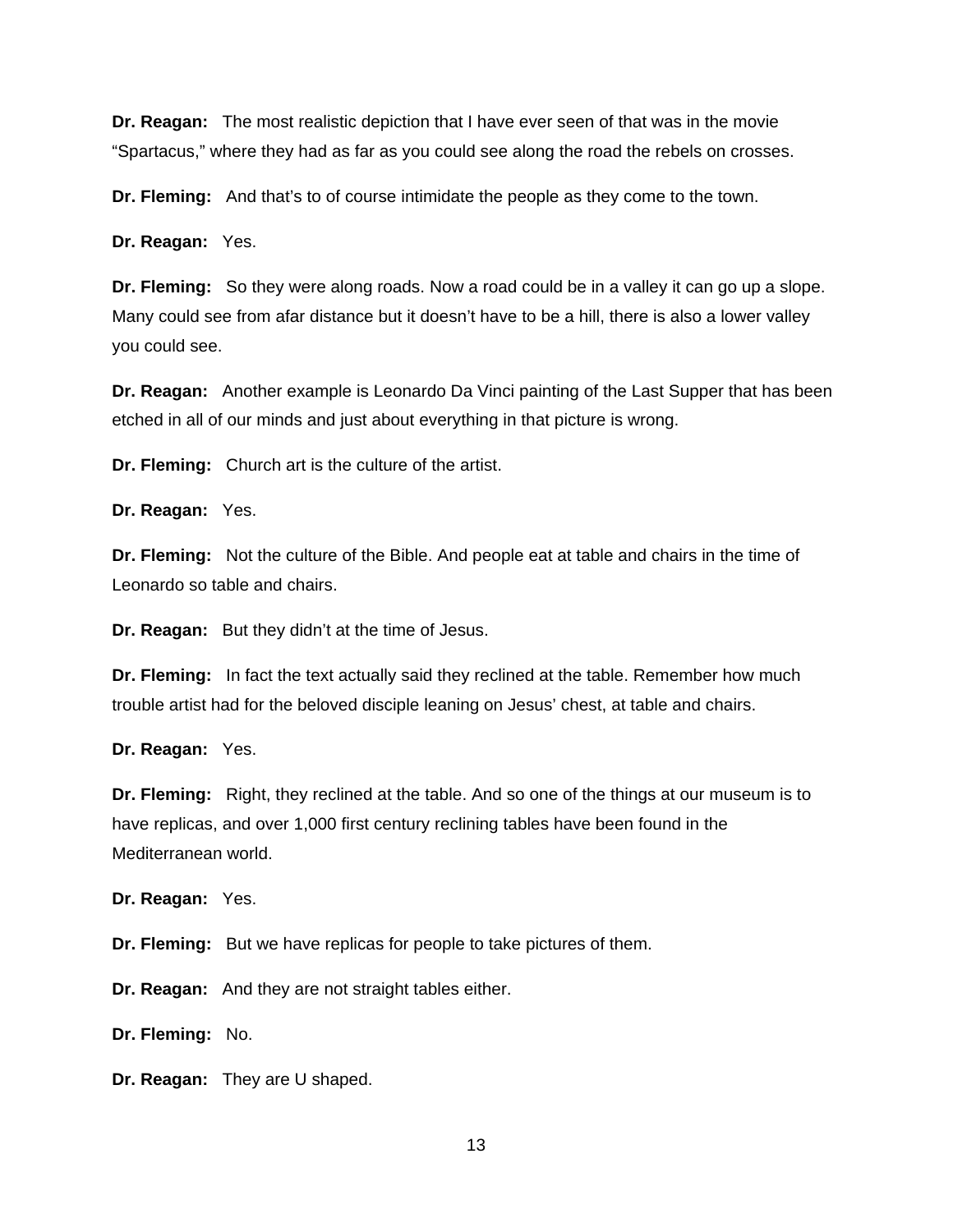### **Dr. Fleming:** Yes.

**Nathan Jones:** Can people eat at those tables at your museum?

**Dr. Fleming:** Yes, we first of all tried making it with mattresses like it should be on the floor, but we found very few Americans can lie down for an hour and still get up. So we made an authentic one for pictures but we have it like a coffee table in a van so they can support their backs, you know. But we have a U shaped table.

**Nathan Jones:** It would be hard on the arm, yeah.

**Dr. Reagan:** Well I just know that from personal experience that when you go to Israel and you actually see these things it brings the Bible alive in a way. I remember one time when I was in Caesarea Philippi and I read the story to the people of peter making his confession of Jesus there and then Jesus saying to him, "on this rock I will build my church, and the gates of Hades will not prevail against it." And I was told that this huge cavern there was considered by some to be the Gate to Hades. And I could just see him, gesturing there.

**Dr. Fleming:** Any entrances to the underground were called the Gates of Hades.

#### **Dr. Reagan:** Yes.

**Dr. Fleming:** And that is a grotto, and it was a pagan place of worship. But many times the New Testament is phrased in a way so you can picture, because you know at Caesarea Philippi it is famous for its grotto entering the underworld. And also it is the bottom of a 9,000 foot high mountain, on this rock I will build my church. Jesus probably as a good teacher is using what's around him. Did you know from the Mount of Olives you can see a mountain that was moved, and on the mountain of olives Jesus is speaking to his disciples about faith can move mountains. You can see in the distance from the Mount of Olives a mountain that Herod cut off the top of one and put it on another.

**Dr. Reagan:** Tried to move the whole thing.

**Nathan Jones:** Herodion.

**Dr. Fleming:** In all modesty and named it after himself, Herodion, right? But maybe Jesus hinted just as the empire has slaves to move mountains, faith can move mountains. For the rabbis of Jesus day, a mountain stood for something impossible. Faith can accomplish the impossible.